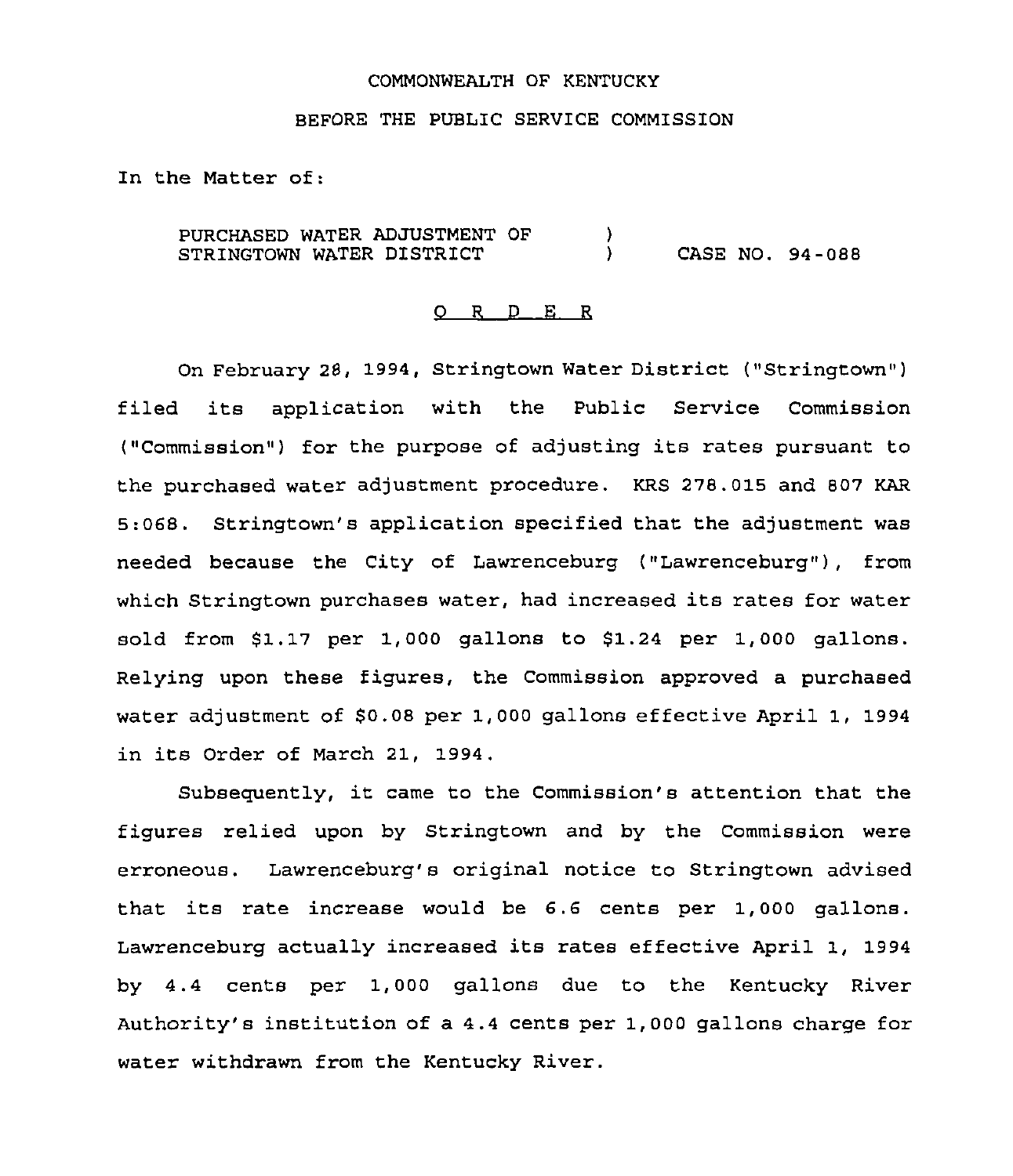On December 21, 1994, Stringtown filed with the Commission information based upon Lawrenceburg's actual rate of 51.214 per 1,000 gallons, including a schedule of water purchased and sold for each month during the 12-month period ending 90 days prior to November 29, 1994, the effective date of Stringtown's rate adjustment based on the corrected figures.

During the 12 months ending October 31, 1994, Stringtown purchased 13,747,000 gallons of water and sold 11,809,335 gallons. The increase in the cost of purchased water is \$605, resulting in a purchased water adjustment of <sup>5</sup> cents per 1,000 gallons of water, as shown in Appendix B. Based on an average monthly usage of 5,000 gallons, the average bill of Stringtown's customers would increase 25 cents from S14.15 to \$14.40 or <sup>2</sup> percent.

The purchased water adjustment of 5 cents per 1,000 gallons and the rates in Appendix A, attached hereto and incorporated herein, are fair, just, and reasonable and should be approved.

IT IS THEREFORE ORDERED that:

1. The purchased water adjustment of <sup>5</sup> cents per 1,000 gallons and the rates in Appendix <sup>A</sup> are approved for services rendered on and after November 29, 1994.

2. Within 30 days of the date of this Order, Stringtown shall file revised tariff sheets setting out the rates approved herein.

3. Within <sup>20</sup> days of the date of this Order, Stringtown shall file <sup>a</sup> copy of the notice to its customers informing them of the new rates and verification that such notice has been given.

 $-2-$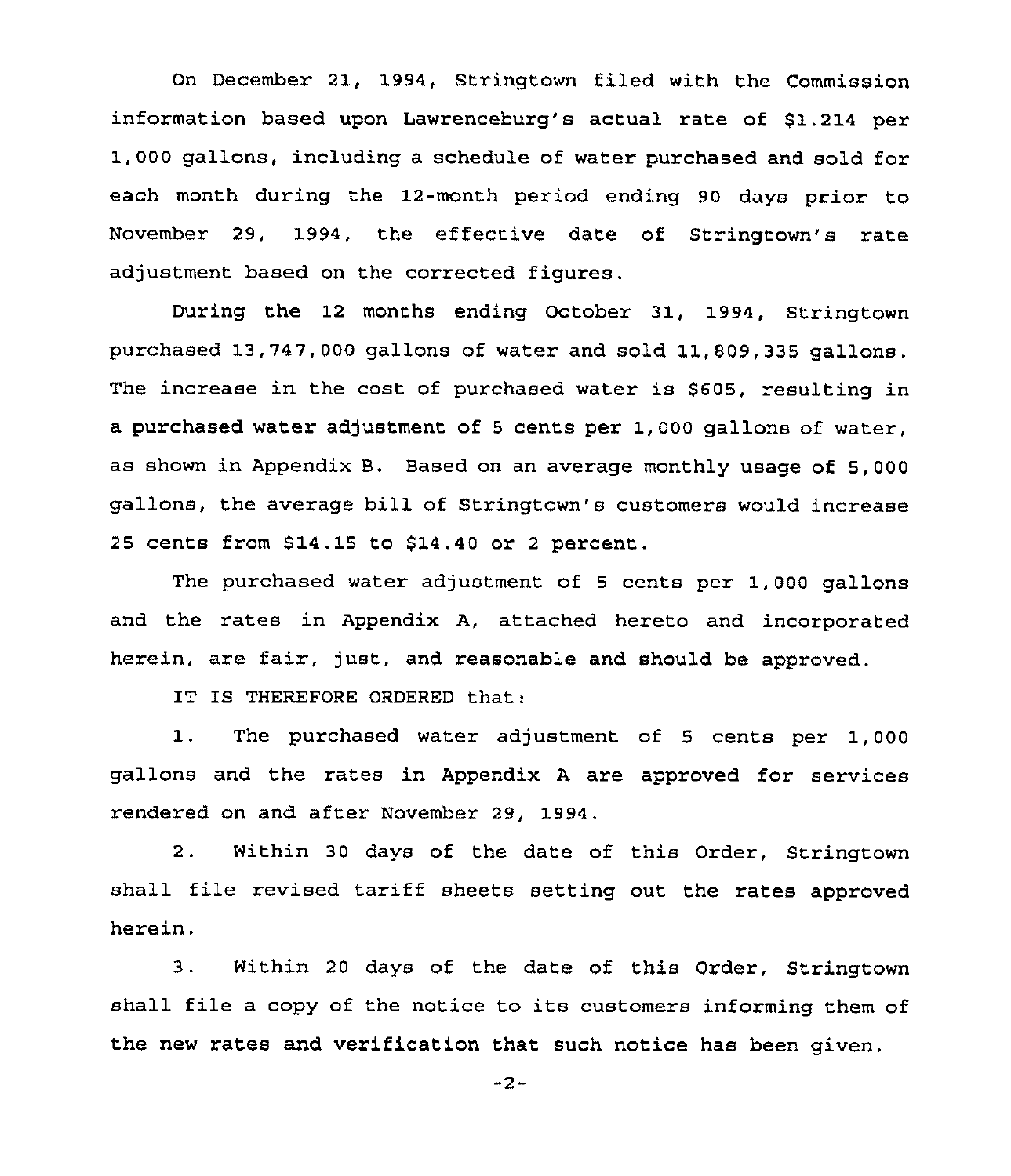PUBLIC SERVICE COMMISSION

Chairman Vice

 $\frac{1}{2}$  $\overline{\text{Comm}}$ 

ATTEST:

Executive Director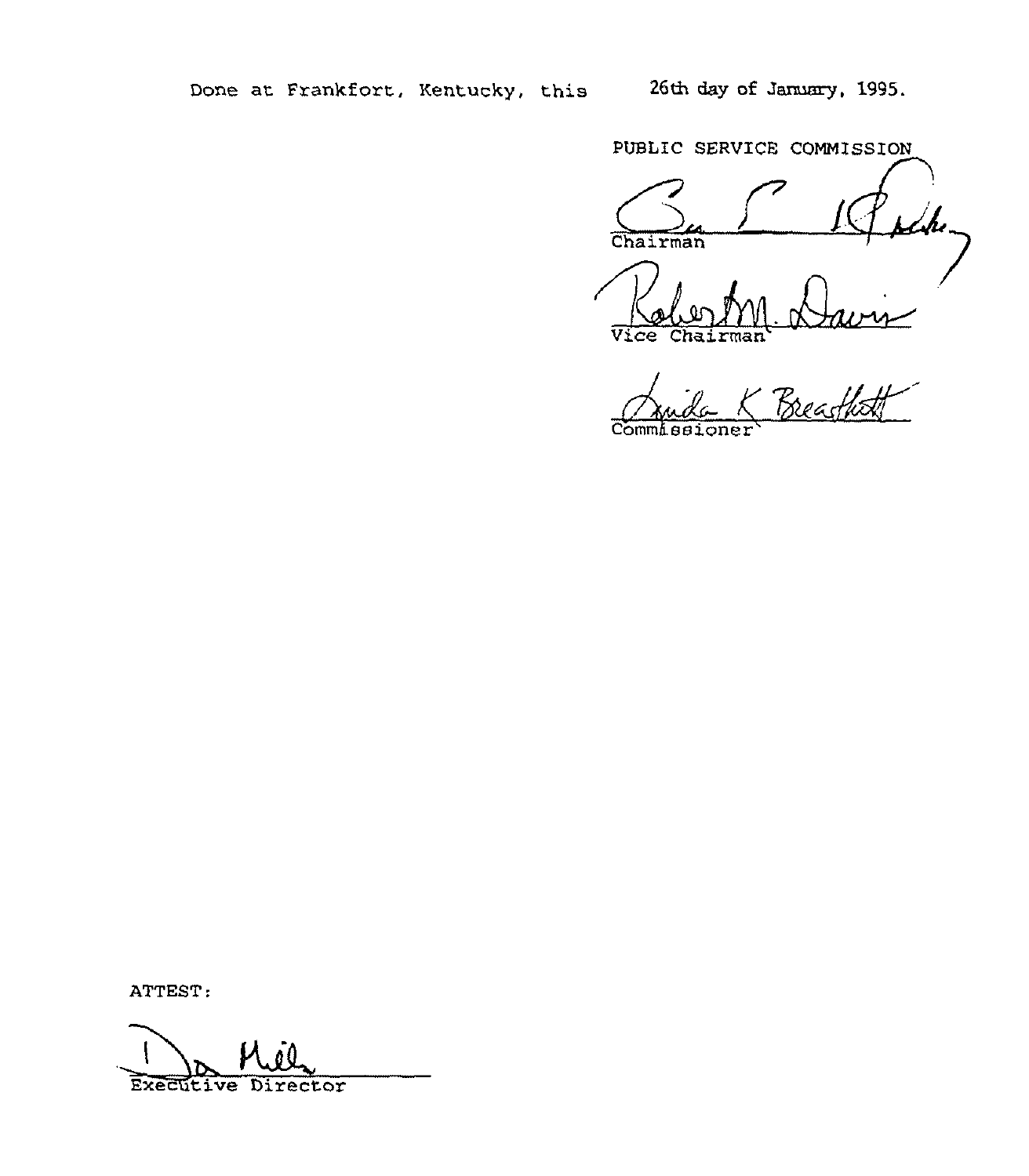## APPENDIX A

# APPENDIX TO AN ORDER OF THE KENTUCKY PUBLIC SERVICE COMMISSION IN CASE NO. 94-088 DATED January 26, 1995

The following rates and charges are prescribed for the customers in the area served by Stringtown Water District. All other rates and charges not specifically mentioned herein shall remain the same as those in effect under authority of this Commission prior to the effective date of this Order.

# MONTHLY RATES

## Usage Blocks

First 2,000 gallons Next 3,000 gallons Next 5,000 gallons Over 10,000 gallons

## Rates

|  | \$ 8.25 (Minimum Bill) |  |                          |  |
|--|------------------------|--|--------------------------|--|
|  |                        |  | $2.05$ per 1,000 gallons |  |
|  |                        |  | 1.90 per 1,000 gallons   |  |
|  |                        |  | 1.85 per 1,000 gallons   |  |